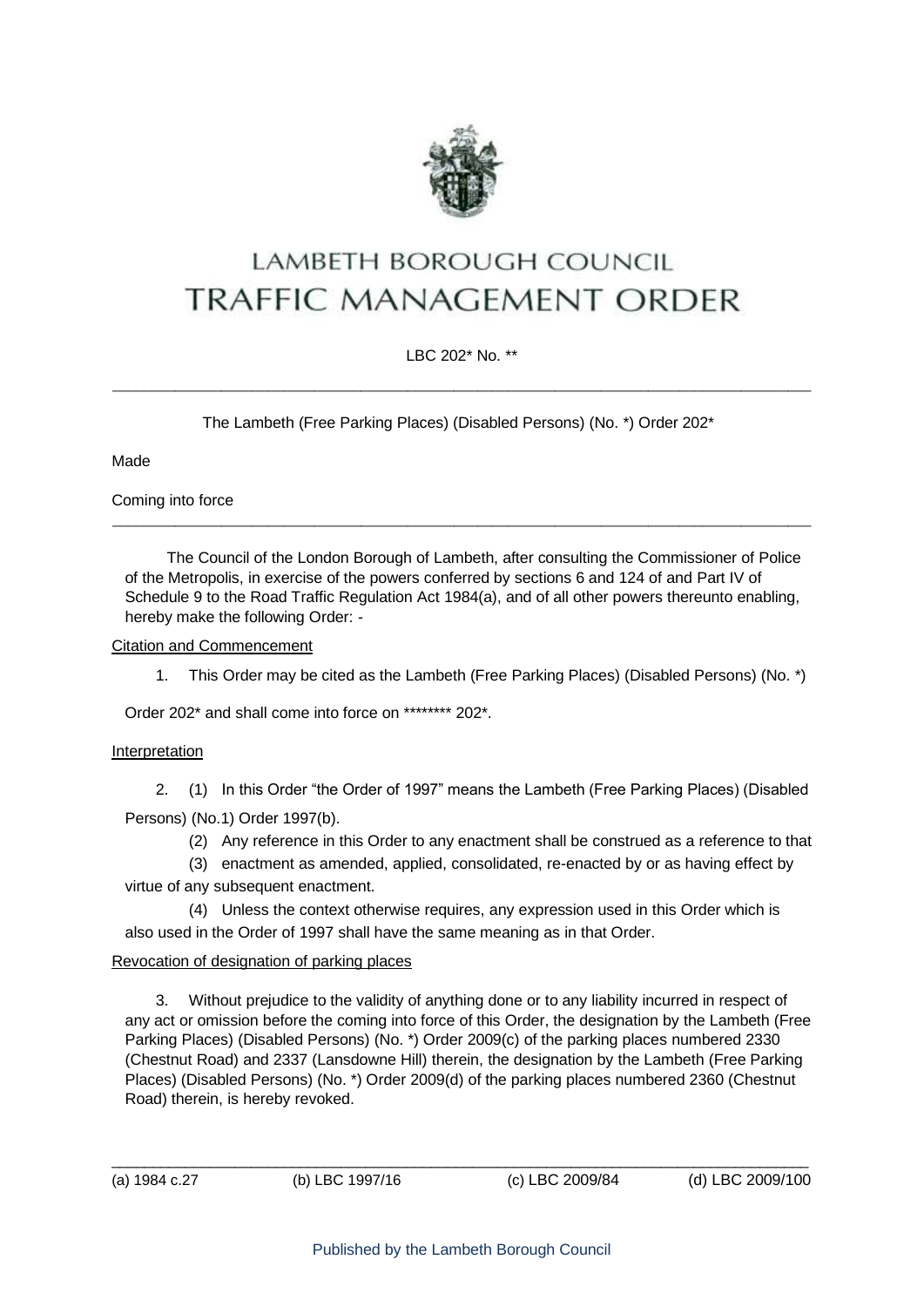#### Designation of parking places and application of the Order of 1997 thereto

- 4. (1) Each area on a street comprising, as the case may be, either
	- (a) a length of carriageway or length of footway of a street specified in column 2 of the Schedule to this Order which is bounded on one side of that length by the edge of the carriageway and on the other sides by a white line marking; or
	- (b) a length of carriageway or length of footway, or any length that is partly carriageway and partly footway, of a street specified in column 2 of the Schedule to this Order which is bounded on all sides by a white line marking,

is designated as a parking place.

(2) Any reference in this Article to a white line marking shall be construed as a reference to the white line marking (either broken or continuous) provided for in Schedule 7 to the Traffic Signs Regulations and General Directions 2016(n) or, if applicable, authorised by the Secretary of State by virtue of section 64 of the Road Traffic Regulation Act 1984.

(3) The provisions of the Order of 1997 (other than Articles 3 and 13) shall apply to the areas designated as parking places by this Order as if in those provisions any reference to a parking place included a reference to an area designated as a parking place by this Order and as if any reference to the Schedule to the Order of 1997 included a reference to the Schedule to this Order.

#### Placing of traffic signs

5. The Council shall place and maintain traffic signs indicating the limits of each parking place and that each parking place may only be used by the vehicles referred to in Article 4 of the Order of 1997.

Dated this \*\*\*\*\*\*\* day of \*\*\*\*\*\*\* 202\*.

Ben Stevens Highway Network Manager

(a) S.I. 2016/362

 $\_$  ,  $\_$  ,  $\_$  ,  $\_$  ,  $\_$  ,  $\_$  ,  $\_$  ,  $\_$  ,  $\_$  ,  $\_$  ,  $\_$  ,  $\_$  ,  $\_$  ,  $\_$  ,  $\_$  ,  $\_$  ,  $\_$  ,  $\_$  ,  $\_$  ,  $\_$  ,  $\_$  ,  $\_$  ,  $\_$  ,  $\_$  ,  $\_$  ,  $\_$  ,  $\_$  ,  $\_$  ,  $\_$  ,  $\_$  ,  $\_$  ,  $\_$  ,  $\_$  ,  $\_$  ,  $\_$  ,  $\_$  ,  $\_$  ,